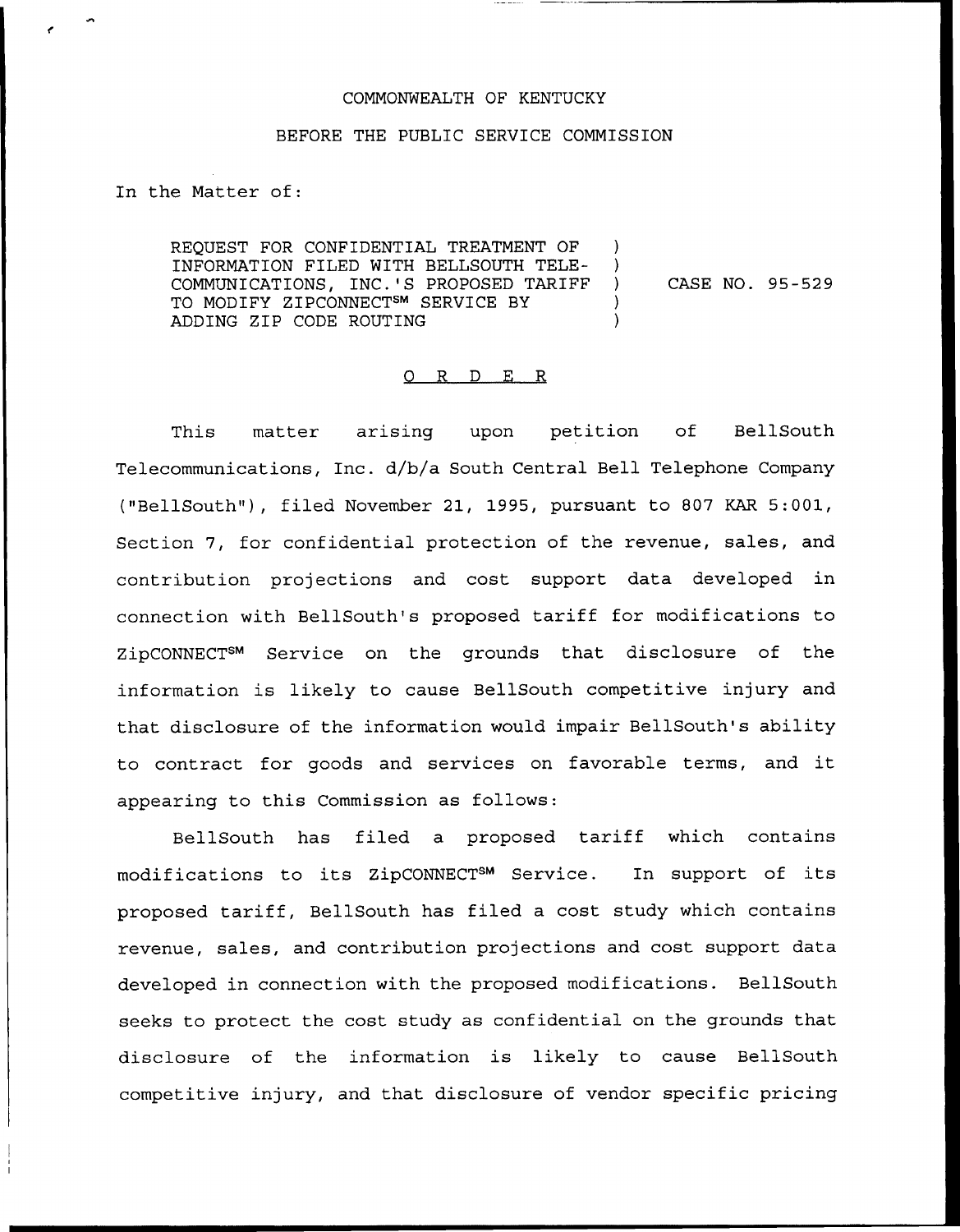negotiated by BellSouth will impair its ability to contract for goods and services on favorable terms.

The information sought to be protected is not known outside of BellSouth and is not disseminated within BellSouth except to those employees who have a legitimate business need to know and act upon the information. BellSouth seeks to preserve and protect the confidentiality of the information through all appropriate means, including the maintenance of security at its offices.

KRS 61.872(1) requires information filed with the Commission to be available for public inspection unless specifically exempted by statute. Exemptions from this requirement are provided in KRS 61.878(1). That subsection of the statute exempts several categories of information. One category exempted in paragraph (c)1 of that subsection is commercial information confidentially disclosed to the Commission which if made public would permit an unfair commercial advantage to competitors of the party from whom the information was obtained. To qualify for the exemption, the party claiming confidentiality must demonstrate actual competition and <sup>a</sup> likelihood of substantial competitive injury if the information is disclosed. Competitive injury occurs when disclosure of the information gives competitors an unfair business advantage.

BellSouth's competitors for ZipCONNECT<sup>sm</sup> Service are provider of single number service, which could include interexchange carriers and other vendors as well. Disclosure of the information sought to be protected would enable BellSouth's competitors to determine BellSouth's cost and contribution from the service which

 $-2-$